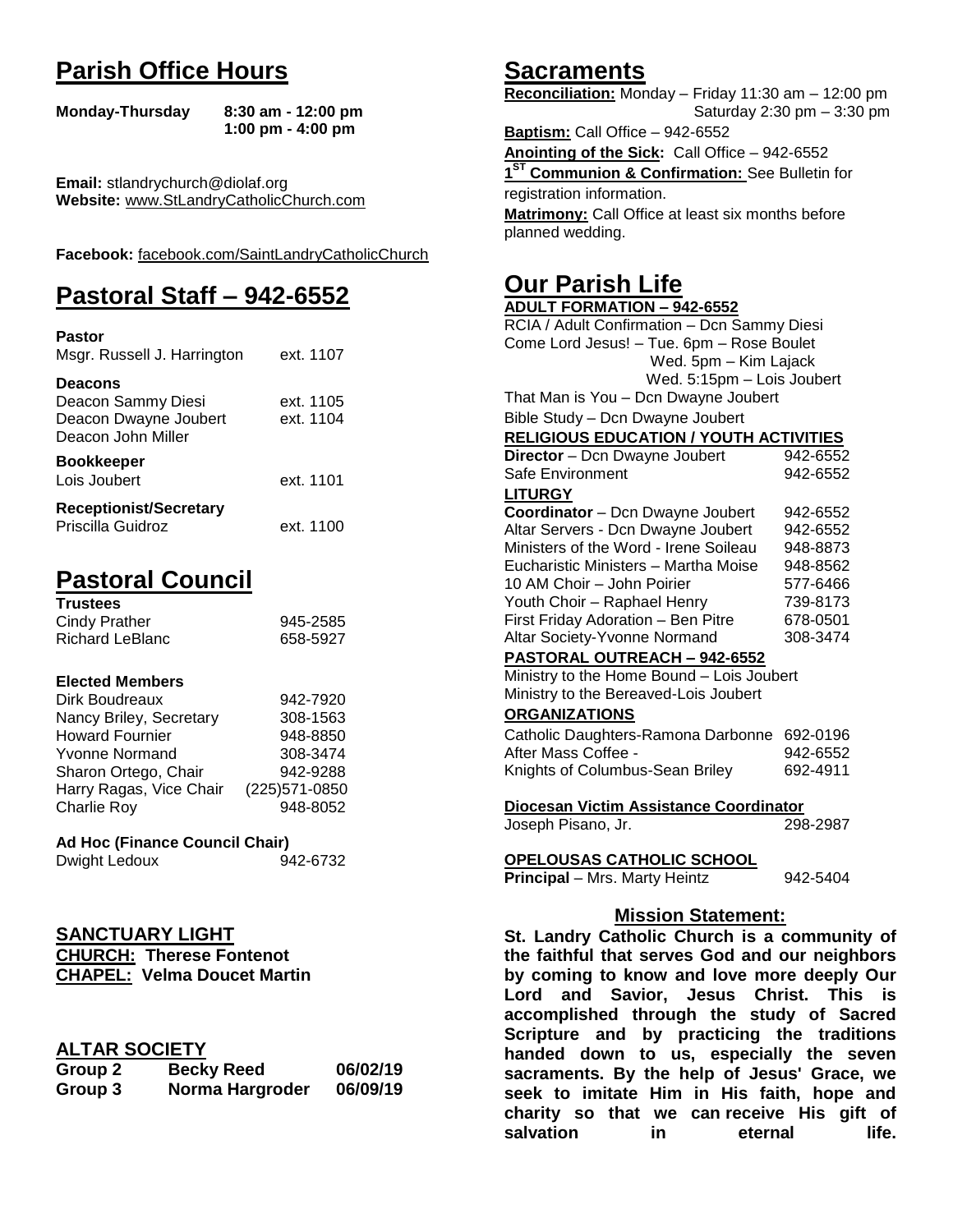**Volume 68, No. 21 –***Sixth Sunday of Easter***– May 26, <sup>2019</sup>**

## *From the Desk of Msgr. Harrington…*

This Friday, May 31, is the Feast of the Visitation of Mary. We celebrate the event where the Blessed Mother visits St. Elizabeth, her cousin. It is a powerful moment where to holy women share their joy, anxiety, worry, anticipation. They embrace with the knowledge that they will each give birth to an extraordinary person; the prophet who proclaims the birth of the Anointed One and the Anointed One. The Visitation provides Elizabeth with the opportunity to declare the blessedness of Mary, acknowledge that John leapt in her womb and affirm that this young woman before her trusted the Lord's word.

It also provides Mary the opportunity to voice one of the most beautiful canticles of the Sacred Scriptures, the Canticle of Mary also known as the Magnificat.

Mary's whole being declares the greatness of God. Her very essence, her spirit finds joy in God her savior. There is no power on earth that can separate from the love that she has for God. She has already given Him a resounding 'yes' to His invitation to her to bring His Son into the world. She has offered her life for the sake of His Son. She has offered her complete being to the presence of God. Her prayer before Elizabeth is rooted in her own experiences as a daughter of Jerusalem. Her journey is connected to the people of Israel. They have been brought low, now God is lifting them up. They have been bound by their oppressors, now God is setting them free. God is setting us free because of her 'yes'.

She traces God's hand through salvation history and what He has done for His people. She knows His work, His life amongst His own. She is one of His own and cradles the rest of creation to receive His presence. With this visit to Elizabeth, Mary brings to the mother of the prophet, the presence of the Messiah. By her visit, Mary ushers in the Messianic Age, the Messianic Kingdom. She is the prophet who introduces to the prophet the one he will proclaim.

But we echo the words of Elizabeth. Who are we that the mother of our Lord should come to us? Who are we that the Blessed Mother should choose to be our mother as well? Why would this woman, full of grace and wondrous life, choose to embrace us as well as her broken son? She embraces us because she is full of grace. In saying 'yes' to the Father, she says 'yes' to Jesus and His family. We are that family the Mary visits. She brings the Messiah to us, not because of our worthiness, but because we are His.

We are ever mindful of His mercy. Even as He promised our mothers and fathers, Abraham and Sarah, Isaac and Rebekah and all those who have gone before us, we are in covenant with a good and gracious God who shares His mother with us.

The Blessed Mother reminds us of this sacred covenant with God. She who is full of grace, challenges us to recognize His grace in our lives. She leads us to the depths of ourselves where we find Him. Our being proclaims the greatness of God. Our spirits rejoice in God our savior. He has looked upon us, seen His mother and called us blessed.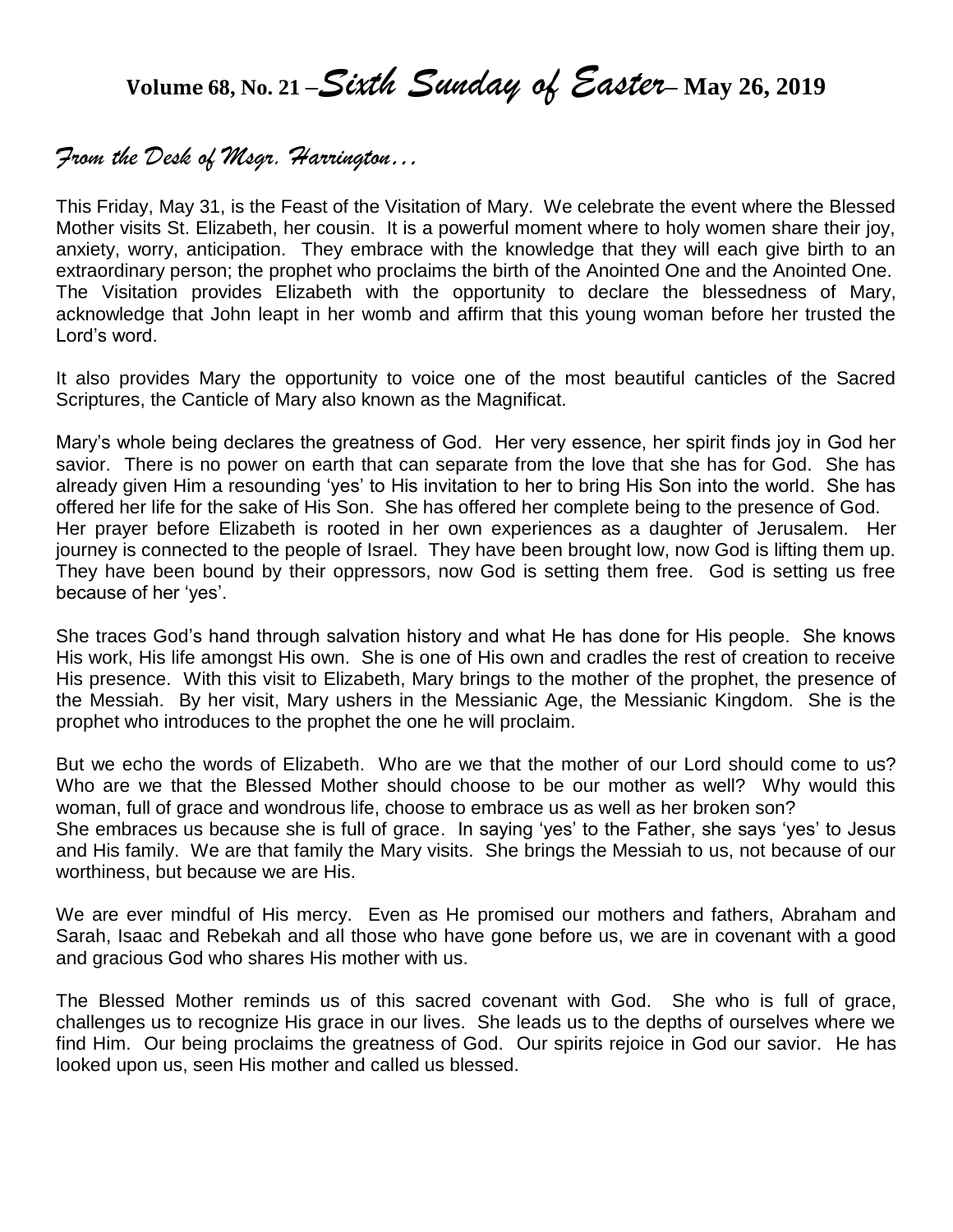## **POPE FRANCIS' INTENTIONS –**

**May - The Church in Africa, a Seed of Unity** That the Church in Africa, through the commitment of its members, may be the seed of unity among her peoples and a sign of hope for this continent.

## **OFFERTORY COLLECTIONS –**

| May 19, 2019                   |           |
|--------------------------------|-----------|
| <b>REGULAR</b>                 | \$7042.00 |
| <b>GOAL</b>                    | \$9000.00 |
| Maintenance & Repair Fund      | \$73.00   |
| Poor / Needy                   | \$302.00  |
| Maintenance Endowment          | \$20.00   |
| Assistance for Churches Burned | \$50.00   |

Thank You for Your Generosity!

#### **2nd Collection**

**05/26/19** – OCS Foundation **06/02/19** – Maintenance and Repair Fund

#### **REMINDERS FOR THE WEEK**

**Sun. – 05/26 5:00pm** Confirmations

#### **Mon. - 05/27 (Memorial Day – Office Closed)**

- **5:45pm** Rosary @ Lafleur Monument **Tue. - 05/28 6:00pm** Come, Lord Jesus! **Wed. - 05/29 6:00am** TMIY **5:00pm** Come, Lord Jesus! **5:15pm** Come, Lord Jesus!
- **Thu. - 05/30**
- **Fri. - 05/31 – Office Closed**
- **Sat. - 06/01**

**8:00am** Mass in Church

### **READINGS FOR FAITH SHARING Sixth Sunday of Easter**

**Acts 15: 1-2, 22-29** Faced with controversy, the disciples reach a decision under the Holy Spirit's guidance.

**Psalm 67** "O God, let all the nations praise you!" **Rev 21: 10-14,11-23** John sees the city of God illumined in splendor.

**John 14:23-29** Jesus promises to send the Holy Spirit to guide his followers.

As we approach Pentecost, let us consider the role the Holy Spirit plays in our lives. Jesus teaches his disciples that they will be able to rely on the Holy Spirit for guidance and instruction. Indeed, in Acts we see the leaders of the church trusting the Holy Spirit to guide them in deciding what to require of Gentile converts. As we listen to God's word today, let us recall the gifts of the Holy Spirit: wisdom, understanding, counsel, fortitude, knowledge, piety, and fear of the Lord.

## **PRAY FOR OUR SEMINARIANS**

| -Cade LeBlanc      | St. Thomas More, Eunice                            |
|--------------------|----------------------------------------------------|
| -Matthew Pitre     | St. Thomas More, Eunice                            |
| -Michael Vidrine   | St. John, Melville                                 |
| -Trey Fontenot     | Sacred Heart of Jesus, VP                          |
| -Garrett Broussard | OLOGC. LC                                          |
|                    | Father, in your plan for our salvation you provide |

shepherds for your people. Fill your Church with the spirit of courage and love. AMEN.

## **PRAY FOR A PRIEST EACH DAY**

| <b>Sunday, 05/26</b> | Fr. Michael Champagne     |
|----------------------|---------------------------|
| <b>Monday, 05/27</b> | Fr. Gregory Chauvin       |
| Tuesday, 05/28       | <b>Fr. Blaine Clement</b> |
| Wednesday, 05/29     | Fr. Ogochukwu Cletus, SSJ |
| Thursday, 05/30      | Fr. Nathan Comeaux        |
| <b>Friday, 05/31</b> | Fr. Gregory Cormier       |
| Saturday, 06/01      | <b>Pope Francis</b>       |

Eternal Father, we lift up to You, these and all the priests of the world. Sanctify them. Heal and guide them. Mold them into the likeness of Your Son Jesus, the Eternal High Priest. May their lives be pleasing to You. In Jesus' name we pray. AMEN

#### **AFTER MASS SOCIALS**

**Each Sunday, following the 8am and 10am Masses we gather in the South Sacristy of the church for coffee & donuts and FELLOWSHIP! Everyone is welcome! Please use the outside entrance near the southeast corner of the church. Please do not enter through the sanctuary.**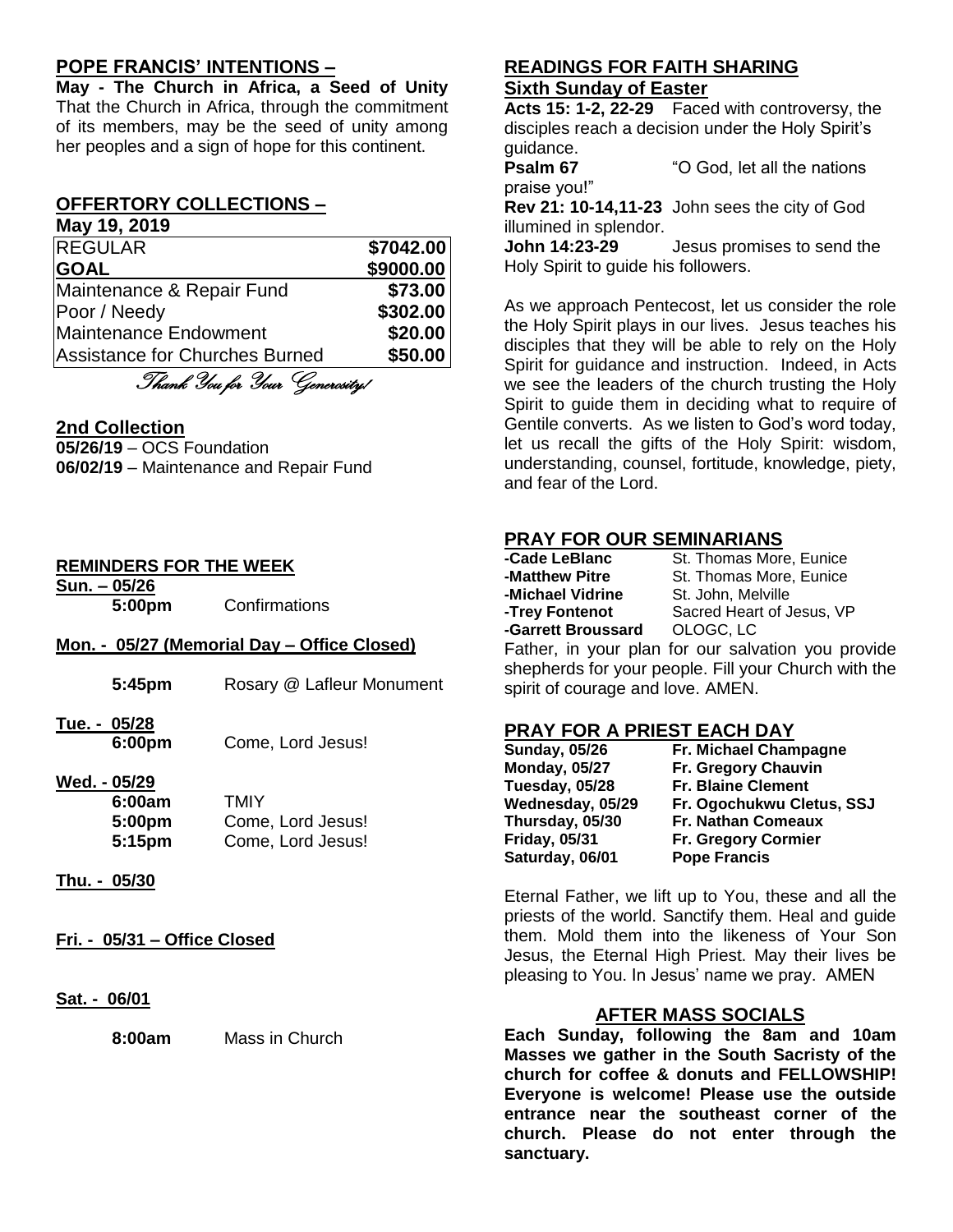## **MASS INTENTIONS**

## **Saturday, May 25**

**4:00pm** Julius & Rita M. Lambert; Barbara Burleigh Thibodeaux; Norris Leger, Toby & Winnie Lalonde & Family; Carolyn M. Bertrand; Billie, Derbes & Hilda Soileau; Junior,

Loretta & Stephen Hargroder; The family of Wm. & Dorothy Hatch; Wayne, Jeanette & Jonathan Lalonde; Leonce Lalonde Jr.; Murphy Allen Lanclos, Sr.; The family of Charles & Mercedes H. Going; The Sick & Dying; Shelton Daigle and Carrie Soileau;

Robert (Bob) Chachere; Eleanor D. Halphen; Madelyn McKinney; Jeff & Mona Vizinat; Come, Lord Jesus Groups; Drucella F. Harper

### **Sunday, May 26**

**08:00am** Youle, Therese & John Ray Fontenot and Martin J. St. Amand; Bernel, Arthur & Eva Fontenot; Velta Dupre Bajat; Darold Thibodeaux; James Robin and Odile Robin (BD) Soileau; M/M John, John Jr., Jacob & Michael FaKouri **10:00am** M/M Emillian Bodin & Joyce Lagrange; M/M Lee Martin, Jon Martin & Loray Martin Bertrand & Rita Darby; Lawrence & Beatrice Sylvester Family; Malcolm "Slick" & Margaret Martin; Guise Tran Ho; Beverly Claire Hebert Nash; Lee & Beverly Faul & Mark Capone Jr.; William "Billy" H. Jarrell, Jr.; Ronnie Ardoin (DA); Jackie David Bordelon;The Sick & Dying; M/M Stanley Vige; Joyce & Baby Ortego; Lawrence Kelly & Darius & Zetta Deville; Mary Ella Smith Hebert; Harriet H. Doucet; Dorothy "Dot" Prejean Robin Rozas Nezat; Anna Lee Dupre; John Vial Miller; J.B. Bergeron; Jacques Daigle & Ura B. Touchet; Fields & Voitier Families; Stephen Taylor; Orphan Souls

**5:00pm** St. Landry Church Parishioners **Monday, May 27**

**12:05pm** The Sick & Dying **Tuesday, May 28**

**12:05pm** The Sick & Dying

## **Wednesday, May 29**

**12:05pm** Father Joe Breaux; The Sick & Dying; Dorothy "Dot" Prejean Robin Rozas Nezat

#### **Thursday, May 30**

**12:05pm** Roy & Justine L. Elder Family; Ruby & Joseph Lalonde; The Sick & Dying; Emery Fournet (BD)

#### **Friday, May 31**

**12:05pm** Therese Fontenot (BD); The Sick & Dying; Gabrielle "Gabby" LaJack

#### **Saturday, June 01**

**08:00am** Father Joe Breaux (Anniv. Of Ordination); Victoria Barron

## **PRAYER INTENTIONS**

Rena Mae Angelle, Dannie Ardoin, Brenda & Dennys Baird, Camden Barnard, Victoria Barron, Addi Baquet, Eric Baquet, Mona Bernard, Rada Bono, Derek Bourque, Connie Benoit, James Buford Bergeron, Paula Bienvenu, Robert Bienvenu, Marty Billeaudeau, Randy Bordelon, Ricky Bordelon, Alexandra Boudreaux, Mildred D. Boudreaux, Joan Brady, Judy Smith Briscoe, Eden Broussard, Pat Burleigh, Nico Campbell, German Cardoza, Ronnie Collette, Liz Constantino, Betty Cormier, Leroy Darbonne, Glenda G. Darbonne, Francis "Flossie" David, Donald Dean, Angie Dejean, Rose DeKerlegand Barbara Dopson, Lee Dubuc, Wanda Dupre, Glyn Durio, Willie Mae Emonet, Johnny Fontenot, Brandon Fuselier, Glenda Gaudet, Albert Going, Robert Going,Jr., Sarah Groth, Rita Guidroz, Amelia Guillory, Gabrielle Hanson & Family, Norma Hargroder, Jeanette Harville, Carol Hebert, Scott Hebert, Eva Herbert, Corrace Hollier, Rosalie Jackson, Bryan Fontenot, Linda L. Fontenot, Merci Janise, Jo Ann Jones, Leon Khan, Virgie Lanclos, Lisa Leblanc, Jenny Ledoux, Ronald Leger, Paul Leleux, Cassandra Marceaux, Malcolm Marcus, Kathy Martin, Verna Martin, Heather E. Matt, Sidney Matt, Barbara Micheal, Marguerite Miller, Ed Moise, Taylor Morales, Glenda Moreau, Julia Ortego, Gene Paillet, Mary Paillet, Elliot Pavlovich, Keith Pavlovich, Glenda Pitre, Michelle Poulet, Butch Richard, Gerald Roy, The Keith Richard Family, Geneva Scallon, Pap Roy, Jason Sonnier, Clara Smith, Elaine Soileau, Ronald Speyrer. Andrew Stelly, Audrey Stelly, Lonnie St. Cyr, Becky Sylvester, Richard Tatman, Ervin Thibodeaux, Margaret Thibodeaux, Claire R. Venable, Brett Walker, Augustine Wilson, Brad Woodel, Evelyn Wyble, Caleb Zachary

**(It is diocesan policy that we must have permission from any individual that is to be placed on the list of intentions prior to their name being listed.)**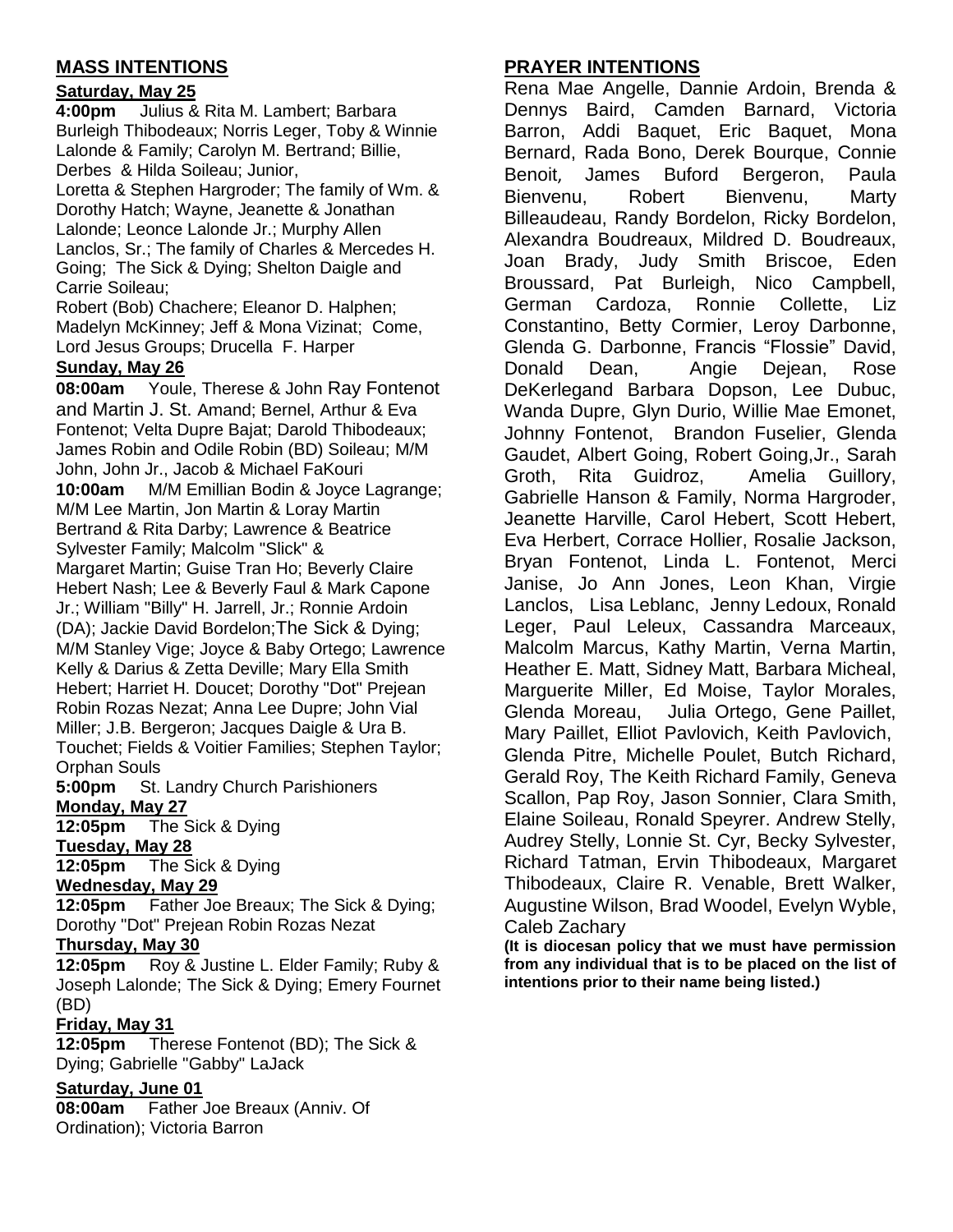## **MSGR. HARRINGTON**

**Congratulations and Happy Anniversary to our Pastor, Msgr. Russell J. Harrington as he celebrates 40 years of Priestly Ministry this Saturday, May 26th! We thank God for the gift of Msgr. to our parish and pray for many more years of fruitful ministry!**

## **RE: 2nd COLLECTIONS**

**Effective immediately, a second passing of the baskets will be taken ONLY on weekends where the scheduled collection is for one of the following:**

- **Maintenance & Repair Fund (1st weekend of every month.)**
- **Bishop's Services Appeal (2nd weekend of every month.)**
- **OCS Foundation (3rd weekend of every month.)**

**Envelopes for ALL OTHER offerings should be placed in the first collection basket on the appropriate date.**

## **SUMMER BIBLE CAMP!**

**The St. Landry Church Summer Bible Camp**  (VBS) will be held from June  $24^{th}$  –  $28^{th}$ . **Registration forms are available in the Valentin Hall Office during regular hours. The deadline to register is June 10th . Anyone interested in volunteering to help with the camp, please contact Deacon Dwayne Joubert.** 

## **ADULT CONFIRMATION**

**Bishop Douglas Deshotel is allowing Pastors to confer the Sacrament of Confirmation on Baptized Catholics who are at least 18 years of age during Mass on Pentecost Sunday. Candidates must meet all the requirements of the Sacrament: if married, be married in the church, attending Mass regularly, and must participate in two sessions of sacramental preparation. Anyone interested should contact the office and leave a message for Msgr. Harrington.** 

## **ALTAR SOCIETY**

**The Altar Society meets on the second Monday of every month at 5:15pm in Valentin Hall. We are always welcoming New Members to be a part of our mission to assist in beautifying our church for the sacred liturgies. Our next meeting will be in September! (Summer Break!) For more information call Yvonne Normand @ 337-308-3474 or Janis Courvelle @ 337-789- 0971.** 

## **ALTAR SERVERS**

**We are always looking for more young people who desire to serve our Lord in this very important ministry! All Students who have made their 1st Holy Communion through HS are invited to become servers… Parents contact Deacon Joubert for more information.**

## **MUSIC MINISTRY**

**We are always looking for new voices to enhance our ministry of liturgical music! If you feel called to share your talents in this capacity, call one of our choir directors – JP Poirior (337) 577-6466 or Rafael Henry (337) 739-8173, or call the parish office and someone will get with you!**

## **KNIGHTS of COLUMBUS**

**The Knights of Columbus, Council #1173 meets on the second Thursday of each month. Call Sean Briley (337) 692-4911 if you are interested in joining.** 

### **FRIENDS OF THE BEREAVED**

**The family of Dorothy "Dot" Nezat expresses gratitude to the Friends of the Bereaved for the Mass Intentions offered in remembrance of their dearly departed.**

#### **SALAD BINGO**

**Catholic Daughters of the Americas, Court St. Landry is sponsoring their annual Salad Bingo fundraiser on Sat., 6/8 @ 6pm in the Our Lady Queen of Angels Parish Life Center. The donation is \$15 per person. For more information call Jane Savoy – 945-5487 or Janis Courvelle – 789-0971.** 

#### **CONFIRMATIONS**

**Congratulations to the following young men and women who will be receiving the Sacrament of Conformation during 5:00 oçlock Mass this Sunday:**

**Madeline Aymond, Maci Bergeron, Aubre Berzas, Sahvana Bourque, Mary Collins, Ali Couvillion, Nicholas Dupre, Lexie Fontenot, Ethan Fourrier, Noah LaBruyere, Luke Lafleur, Kennedy Landry, Grant Larcade, Gracie Lavergne, Emily Mackey, Amy Claire Miller, Jon Ross Miller, Isabel Mora, Morgan Nicholas, Avery Provost, Drew Sebastien, Jack Sebastien, Luke Smith, Brooks St. Cyr, Beau Stelly, Clay Veillon, Katie Wagley, Joseph Wilkes**

**Please remember them in your prayers!**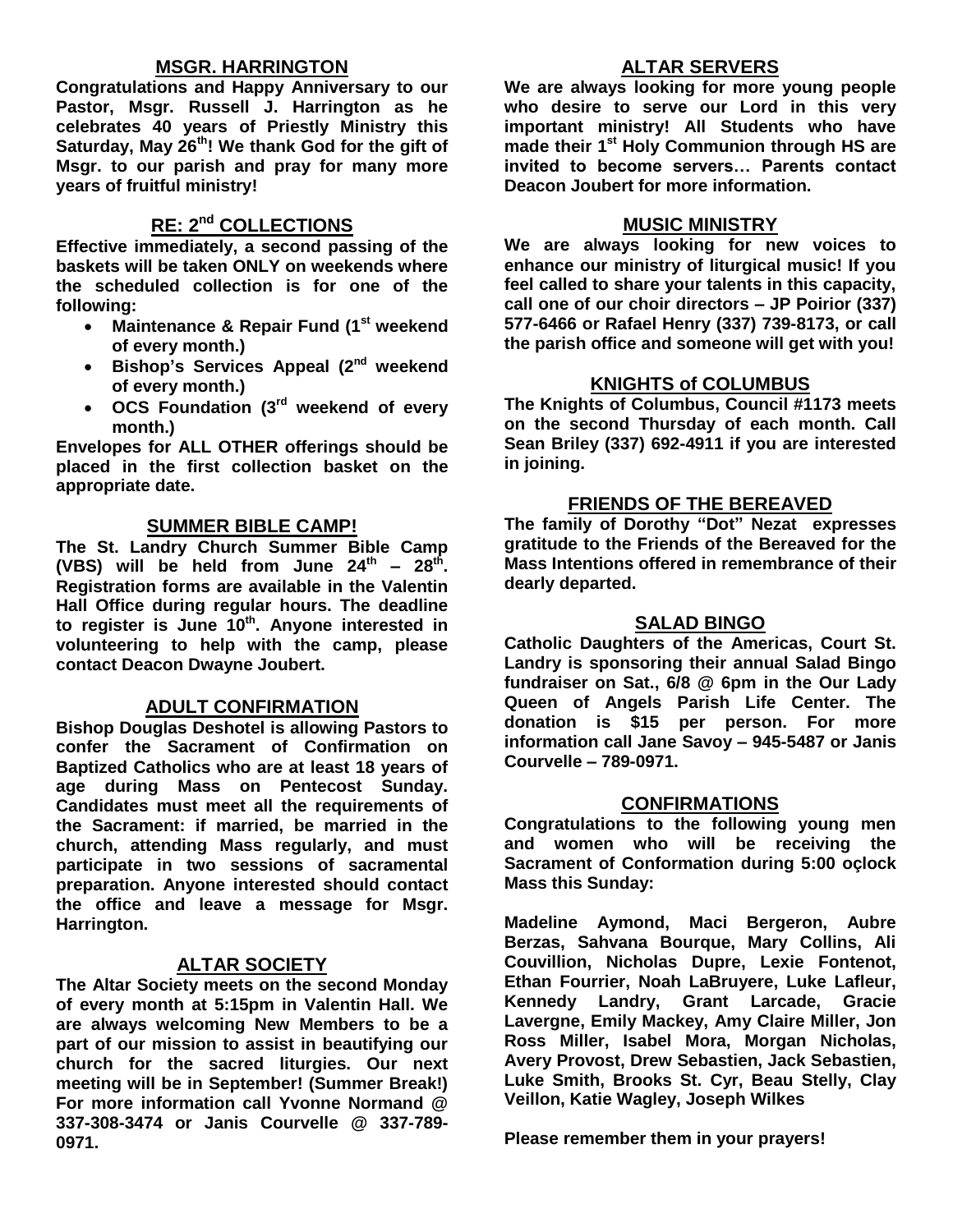## **EXTRA – ORDINARY MINISTERS**

**June 01/02**

#### **Saturday – 4:00pm**

**Altar Servers:** Broty & Katie Stelly **Extra-ordinary Ministers of the Eucharist:**  Howard Fournier, Julie Roy, Lorna Sue Miller, Paul & Betty Leleux

**Reader:** Anne Zorn

#### **Sunday – 8:00am**

**Altar Servers:** Leigh Labrie, Beau & Ethan Stelly **Extra-ordinary Minister of the Eucharist:** Phyllis Guidry, Jennifer Fontenot, Debbie Deshotel **Reader:** Jude Guidry

#### **10:00am**

**Altar Servers**: Noah & Rylee LaBruyere, Mia Fuselier **Extra-Ordinary Ministers of the Eucharist:**

Martha Moise, Peter Briggs, Larry Moreau, Jackie Keyes **Reader:** Catherine Benson

#### **5:00pm**

**Altar Servers:** Sarah Ortego **Extra-ordinary Ministers of the Eucharist:**

Emily Thibodeaux, Sharon & Brad Ortego, Mercy **Jannice Reader:** Irene Soileau

## **OCS CORNER**

**OCS proudly announces that many 2019 graduates will begin their college studies a step ahead! It has been determined that 23 of them have earned a total of 399 hours of college credit through the Dual Enrollment program they have participated in over the last couple of years.** 

**In the recent Athletic Awards Ceremony, the Viking and Lady Viking of the Year honors went to Matthew Courville and Sarah Ortego. In spring sports, hats off to the Vikings baseball team for reaching the state finals. They are the 2019 State Runner-Up for Division IV!**

**Parents and family members are reminded about the Elementary Awards program for K-5 on Thursday at 8:00 am in the school gym. Classes will dismiss for summer at 11:35 am.**